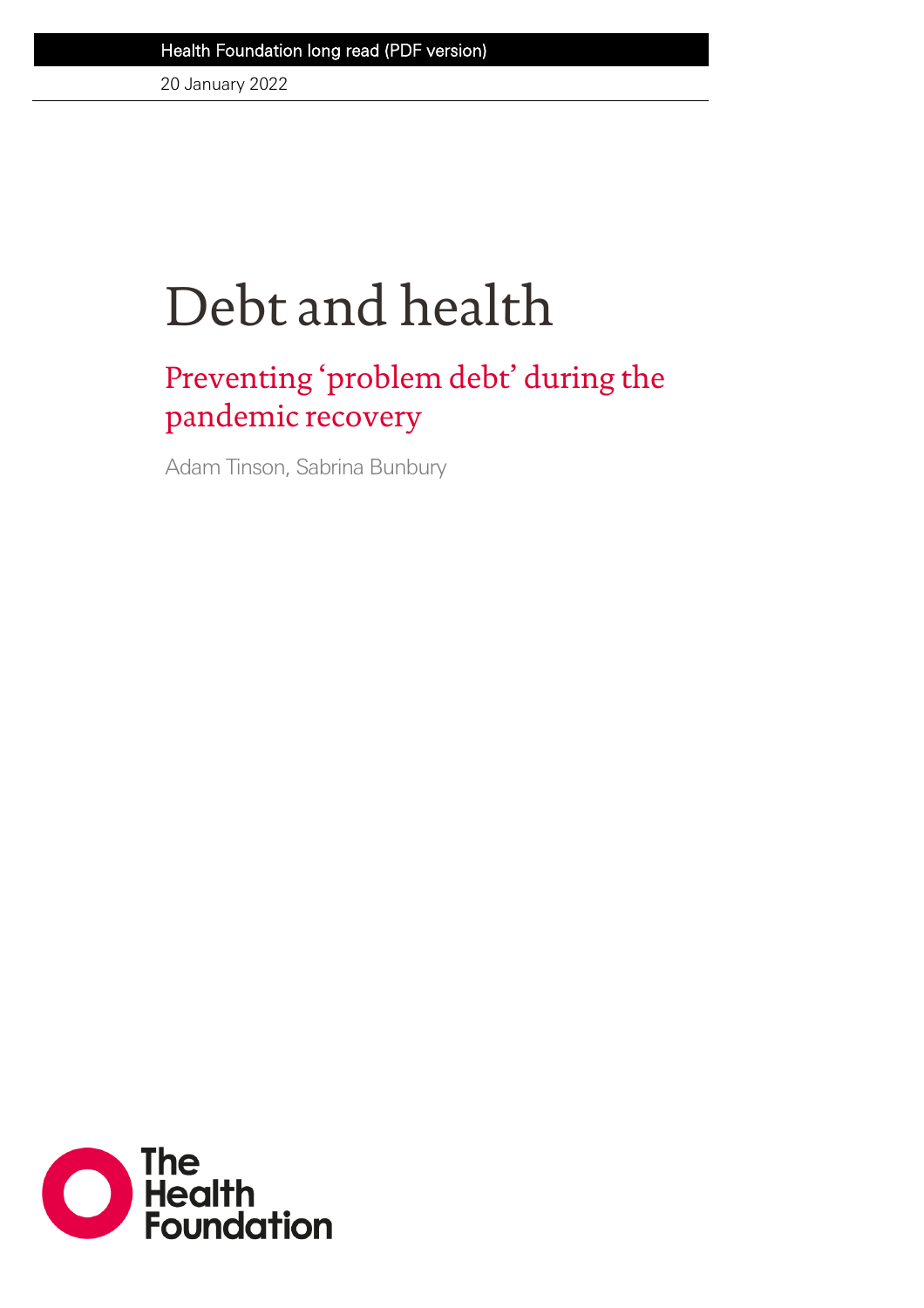### **Contents**

| Key points                                                    | 3              |
|---------------------------------------------------------------|----------------|
| 1. Introduction                                               | $\overline{4}$ |
| 2. The relationship between debt problems and health          | 5              |
| 3. Who is at risk of struggling with debt?                    | $\overline{7}$ |
| 4. Has the pandemic led to a rise in debt problems?           | 9              |
| 5. How public sector debt collection can create debt problems | 14             |
| 6. Where are the gaps in the current policy response?         | 15             |
| 7. Conclusion                                                 | 16             |
| 8. Supporting information                                     | 17             |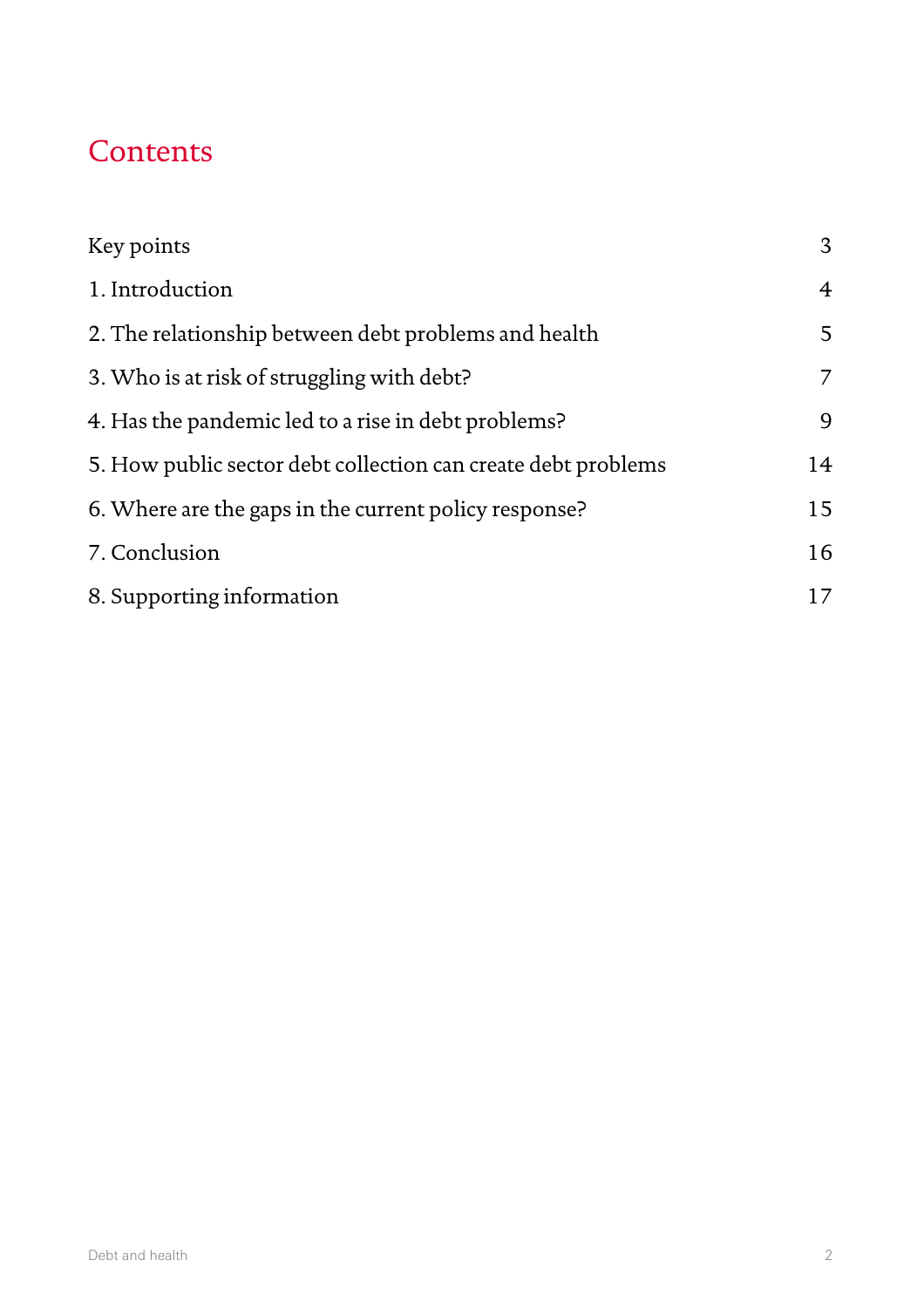### Key points

- Debt in itself is neither good nor bad. But when individuals start to experience problems with the size of their debt or scale of repayments, this can strain their health. On one measure, 4% of households in Great Britain experienced 'problem debt' pre-pandemic. These risks to health can arise through debt becoming a source of stress, repayments reducing income for essentials, and contributing to health-harming behaviours – such as smoking.
- There is a two-way relationship between debt and health: debt problems can lead to deteriorations in mental and physical health, and health problems can be a trigger for increasing debt. 20% of people in problem debt in Great Britain report 'bad' or 'very bad' health, compared with 7% of those not in problem debt.
- Data for 2020 and 2021 suggest little overall change on key measures of debt after an initial increase early in the pandemic. However, some groups fared differently with a higher proportion of those on low incomes and those with poor health experiencing increases in debt.
- The proportion of people experiencing their debts as a burden tends to closely track inflation which is projected to remain high in 2022. Lower income families are at greater risk because of those with debt, repayments represent a greater share of their income. Given the combined erosion of resilience through the pandemic – with increased debt for some families, reductions in social security support and the end of the furlough scheme – there is a risk of problem debt growing, particularly if changes in the public health situation lead to restrictions that negatively impact the economy.
- Debts to the public sector are an increasing source of problem debt, typically for those already in need of financial support. More than one in ten of the nearly 5 million Universal Credit claimants have money deducted from their benefits for debt repayments, often leaving people with less than they need for necessities. Public sector debt collection practices can make debt problems worse, placing greater pressure on household finances.
- Government action in 2020 and 2021 helped to ease immediate financial pressures for many, but a debt hangover could yet emerge. Key interventions include improving debt collection practices in the public sector and bringing these in line with private sector standards; looking at providing more low-cost credit products; encouraging earlier debt advice before problems grow, and looking at interventions that prevent key debt triggers – such as the onset of poor health leading to employment loss, or maintaining income when circumstances change.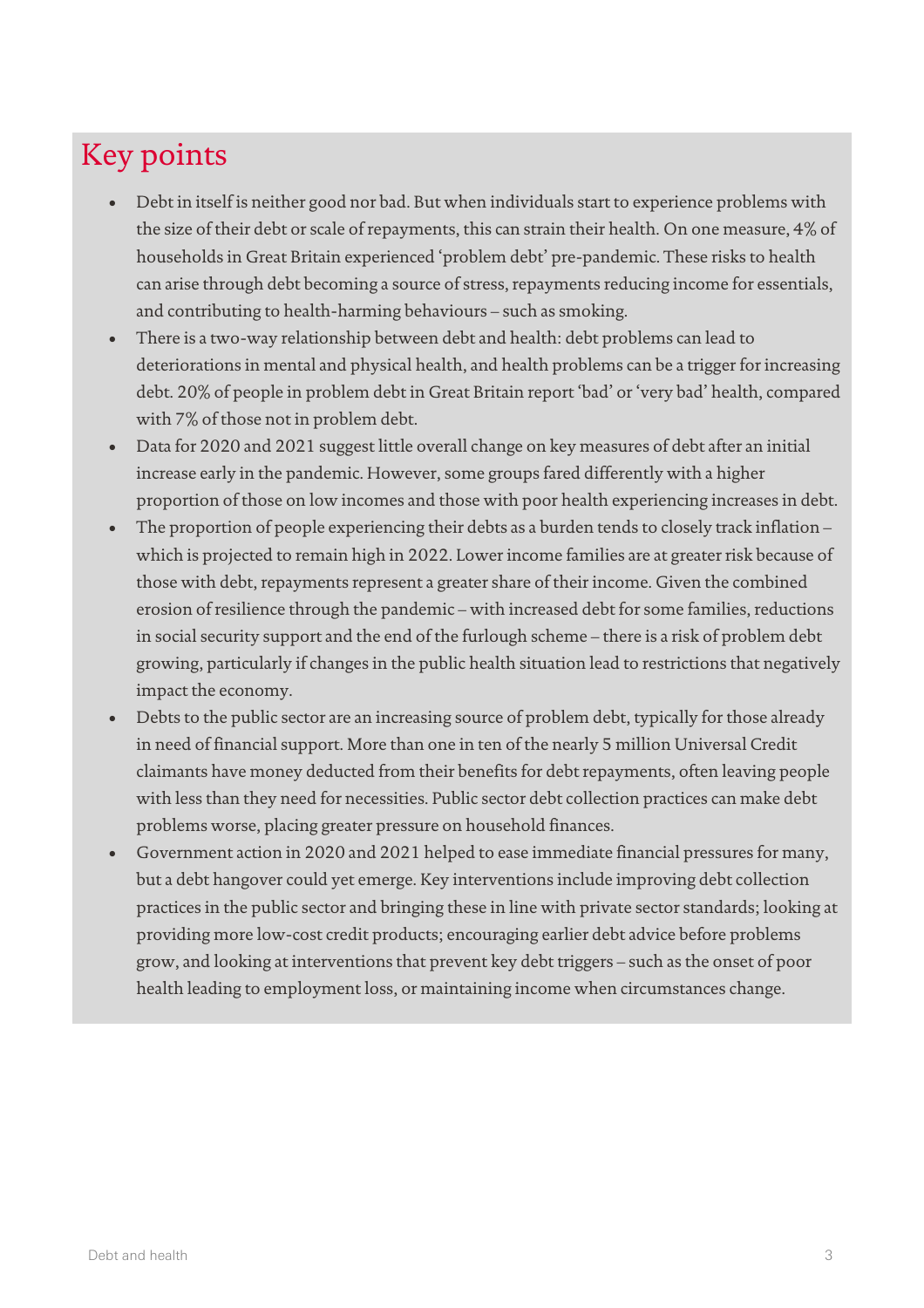### 1. Introduction

Debt is not intrinsically good or bad. It can be used to maintain household consumption while income is temporarily low, or to bring forward the consumption of a good, such as taking out a mortgage to buy a home. Debt-facilitated transactions make up a large proportion of economic activity, with supporting regulations in place to ensure products are competitive and reduce risk for consumers.

Most people with debt do not experience major problems repaying it. However, when debt or repayments become unsustainable, it can drive worsening mental and physical health. And when health or employment circumstances change, it can make people's ability to cope with existing debt harder or lead to people taking on new debt. As this long read explores, there is a strong relationship between debt and health. Debt problems can weigh on people's mental health and the stress can harm physical health as well. Poor health can lead to debt becoming unmanageable, through higher costs or loss of employment and income.

There was a risk during the pandemic that personal debt problems could spiral out of control. Action such as the furlough scheme and increases in Universal Credit, as well as mortgage and debt repayment holidays, prevented this from materialising for most. However, as these support measures are removed and given the future path of COVID-19 remains unpredictable, there is a risk that debt problems could resurge. This may not be in the form of a 'big bang' increase in debt but a steady increase as people try to cope in difficult times, leaving people at greater risk of 'problem debt' (see Box 1) if their circumstances change, or there are further external shocks either through the labour market or to prices. This may particularly be the case for those who have struggled financially during the pandemic through job loss, furlough, or missing out on support (such as many of the selfemployed).

Even before the pandemic, there had bee[n a notable change](https://www.centreforsocialjustice.org.uk/wp-content/uploads/2020/04/CSJJ8154-Debt-Report-INTS-200424.pdf) in the composition of debt problems that people sought help with – shifting away from private sector debts towards debts owed to the public sector, such as council tax. In times of difficulty, the public sector has increasingly become a source of debt anxiety instead of relief. Reviewing how the public sector creates and collects debts should be a priority for government, especially after the £20 per week cut to Universal Credit, to avoid creating a further stressful burden on low-income households.

This long read goes on to explore the relationship between debt and health, trends in debt up to and since the pandemic, and policy responses that can reduce the impact of problem debt on health.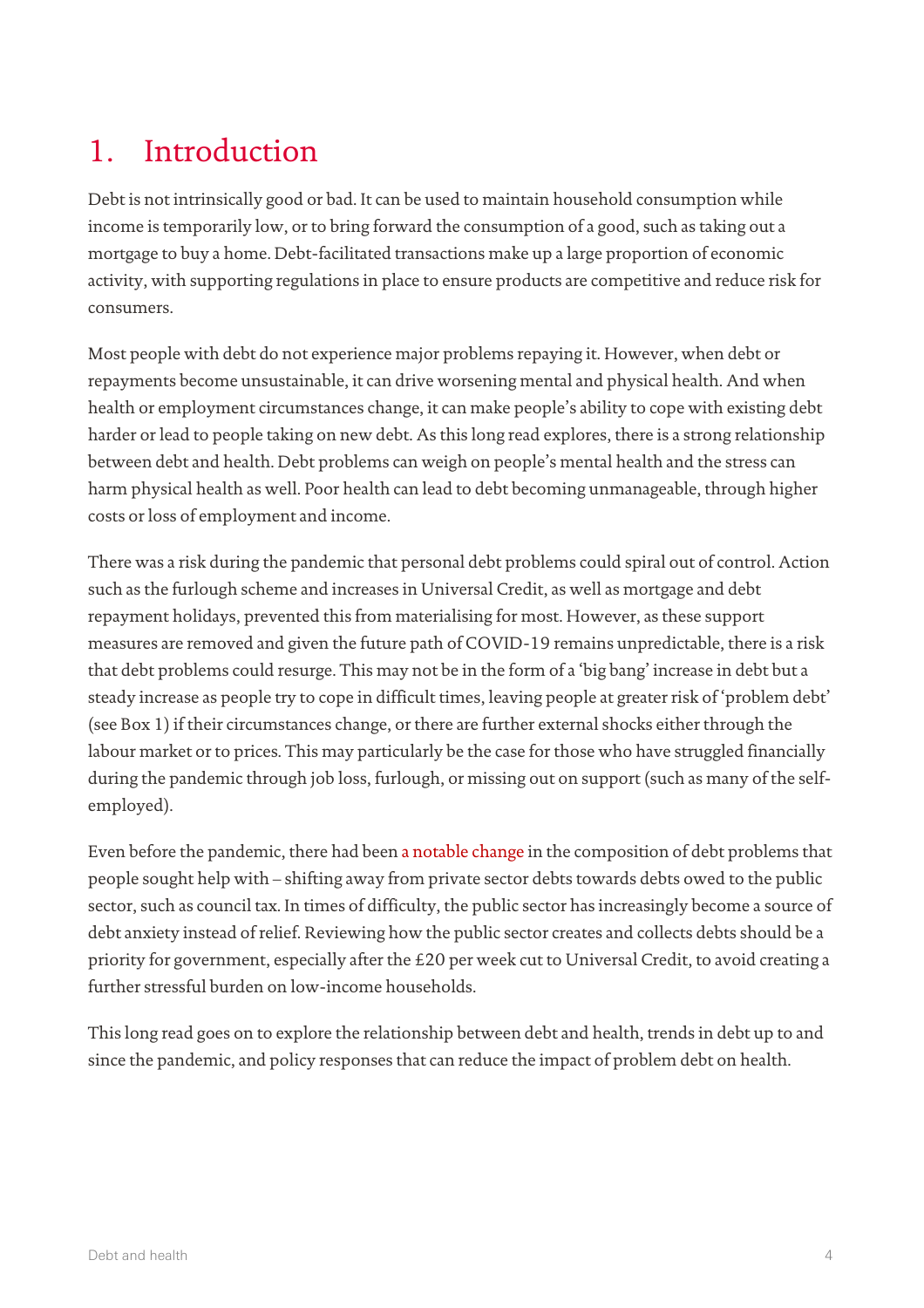### Box 1: Defining 'problem debt'

This long read uses multiple measures of debt, depending on the available data, to consider the concept of problem debt. According to [Citizens Advice,](https://www.citizensadvice.org.uk/Global/CitizensAdvice/Debt%20and%20Money%20Publications/Infographic%20-%20Stuck%20In%20Debt.pdf) a person is in problem debt if they are unable to afford their debt repayments. There are different ways of measuring this concept.

The ONS definition, used in the Wealth and Assets Survey, requires a household to have either a liquidity problem or a solvency problem. A liquidity problem requires an adult in the household to be falling behind on bills or commitments, and either monthly household debt repayments to exceed 25% of net monthly income, or an adult in the household falling into arrears on two consecutive monthly bills or commitments. A solvency problem is measured as household debt exceeding 20% of annual disposable household income and at least one adult in the household considering debt to be a heavy burden.

Most data sources do not have all of these measures, so in places we use individual measures from this definition, such as debt repayments or whether adults consider their debt a burden.

### 2. The relationship between debt problems and health

Struggling to pay debts can be a stressful experience, potentially affecting both physical and mental health. There is a strong relationship between health and debt. Figure 1 shows twice as many people experiencing problem debt report poor health than those without problem debt.

Among those in problem debt, nearly half have less than 'good' health (47%) and 20% have 'bad' or 'very bad' self-rated health. Among those not in problem debt, 22% have less than 'good' health, and only 7% have 'bad' or 'very bad' health. This relationship remains even if we control for age and income, meaning the relationship is not driven simply by those with problem debt having lower incomes or their age profiles.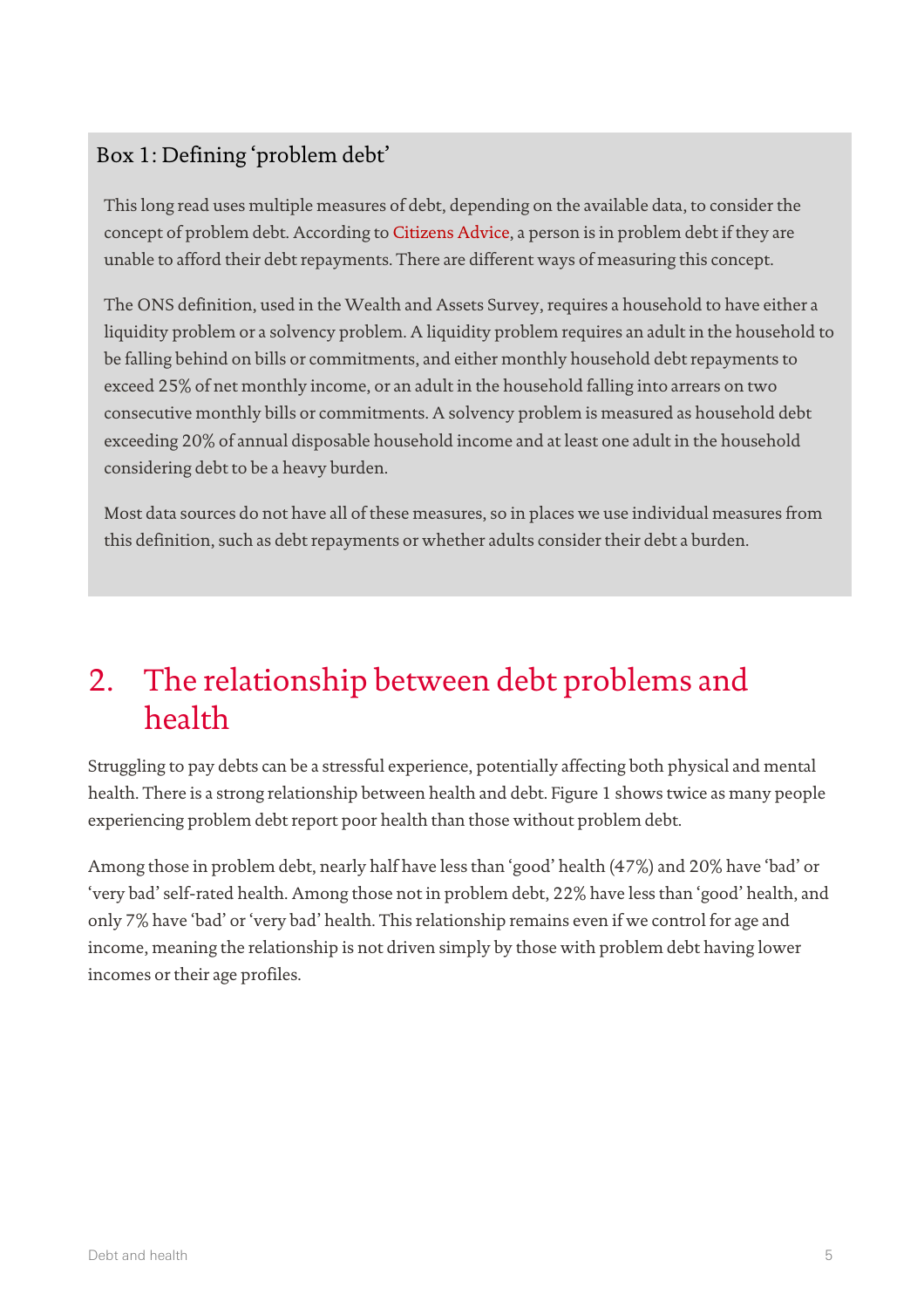#### Figure 1

#### Being in problem debt is associated with worse self-rated health The health of working age adults by 'problem debt' status, Great Britain, 2016-2018



It is also the case that those with poor health are more likely to have problem debt. 19% of those with 'very bad' health have problem debt, compared with 3% of those with 'very good' health.

#### What is the relationship between debt and health?

Problems with managing debt can harm mental and physical health. But the causality can run the other way: health problems can lead to income and employment loss, which can make ongoing debt repayments more difficult or lead to more debts being taken on.

Debt can harm health through a few different channels:

- Debt can act as a source of stress in and of itself. [Financial strain](https://journals.sagepub.com/doi/pdf/10.1177/002214650504600206?casa_token=SkWaVdL5huwAAAAA:XKs41jx6imnXg6vFVax4RB3Os40ogZQ3DT7DcRJi-acTLoexCoZ6sGLnJAz11g012s7k3sGXoOH_) acts as a health-related stressor and can lead to a stress response that may eventually harm physiological health. Some [evidence](https://pdf.sciencedirectassets.com/271858/1-s2.0-S0272735813X00078/1-s2.0-S0272735813001256/main.pdf?X-Amz-Security-Token=IQoJb3JpZ2luX2VjEH4aCXVzLWVhc3QtMSJIMEYCIQDRzJEgoPCYILBtcM3OMnlYr7JmMgtWJf9rrphLgCqNxwIhALyIBU5tj4%2F%2B6DAoz4dEkoSQO5yhiIiS%2BvSE5brA%2B1SJKvoDCBYQBBoMMDU5MDAzNTQ2ODY1Igz%2F6ACvZXtDIe1fV90q1wOntOVodvdabDUNIvmbt%2BSDIb7n5S0gA7Ub3jLZWEAEjCw7caPWMT97D0Gr%2F1Yv3RvrL%2FNWThSCY0PvgDf%2FQN3%2Fj5UexKRzaQzRgimdzZTqszzuM5kqcVOuFsiUE3D4oeE0FwQiIulcG3eo6uUfPOnesNF9AvZgjaNG%2Fh0r8phq4k8p7FLYDmd4NcFFwOidN13qlGdKU2xHGx%2BdAg23RVpO2XBGO%2BJ4q4C1r4LLrOCvumQJ8mjL0a1vF3C4VnpntC6EVRk6KiekW6p0sMAGhNxhH0hTEEQQSXlj1pFCgw5HEu1vz0S9G6kVNOezH%2F%2F8FaYAC8eVMrunI3rxkudTtLLu0%2F2qf9Q56YIRfeRfuQ7KRVGfYXKhSCzE0zhHpeUuHG4BV0ld1NkGwRmIIe7Mli0qy0e58In0QBWeXv0FDlnqPNoVLtLUdP3bO1iYXQwtcl86RTTzSUdxVpkgFMLX27mtqGQNOSTXx3hM0y2s%2FVhuFEZYOeueB7vZjxcjaCivyh2OBR87%2BdY0VODRgC1NeyNRRoYu%2FG10DneaV1l6S9YtLz5idUsrMruTRskzOePmx2zlMXaTIozmGQwEUDYCKgwNCTFc2HjuHD6Zwsr1Q38iqRp6Mf94eQ0wtu7KiwY6pAGhGwVYOv3HDrkNoOTE3yt1fF3RKMMNIkYE9s7j32ecpMdMGnxliGCjhTfWCcW1JrpHEWSBqWbrLE6iqZzh%2B9rx4Y3yK3FSXL9LRshUWSNLLdT7dPAswu4vldN98UMkf9Tt8Y3%2FJjL6t4zc2AUlvyzO45Cc6MmXTtEQNSi1CLD5t8wRnKRTWP4M4spX93pV74e%2FLBQ%2FXHxNDgEFe0fxGpR3FfHZXg%3D%3D&X-Amz-Algorithm=AWS4-HMAC-SHA256&X-Amz-Date=20211022T141850Z&X-Amz-SignedHeaders=host&X-Amz-Expires=300&X-Amz-Credential=ASIAQ3PHCVTYSMF7DV6F%2F20211022%2Fus-east-1%2Fs3%2Faws4_request&X-Amz-Signature=bd7ed27a6f1568d24c9678c5c4ff060dd0a2c6eac09feab271f3b3b8b4eba559&hash=95cbdc4e510f5e461cb15aeec5581b92c1bfe712f9f3a1813d68a9e512a21baf&host=68042c943591013ac2b2430a89b270f6af2c76d8dfd086a07176afe7c76c2c61&pii=S0272735813001256&tid=spdf-96173913-5a4b-410b-9e87-cca64c7ccfbd&sid=f7622a9650808646df38b2e1028e4bab10b2gxrqb&type=client) suggests it is worry about debt rather than debt itself that drives worse health outcomes.
- High levels of repayments can reduce the income available for health-promoting goods and activities. Our analysis suggests that by deducting debt repayments from income, the proportion of those in poverty increases by 1.3 percentage points (equivalent to 840,000 people). This indicates that, although not captured by traditional poverty statistics, debt repayments can in effect reduce available income below the poverty line for significant numbers of people.
- Problem debt can be associated with health-harming behaviours, including [suicidal](https://www.cambridge.org/core/journals/psychological-medicine/article/abs/personal-debt-and-suicidal-ideation/F5082332BCC9CCD340981A7C614BEFB3)  [ideation,](https://www.cambridge.org/core/journals/psychological-medicine/article/abs/personal-debt-and-suicidal-ideation/F5082332BCC9CCD340981A7C614BEFB3) [smoking and drug use.](https://pubmed.ncbi.nlm.nih.gov/24121465/)

The nature of the debt – such as the level, interest rates and repayment schedules – can influence whether it harms health, as can mediating factors such as income, employment status, and other financial resources.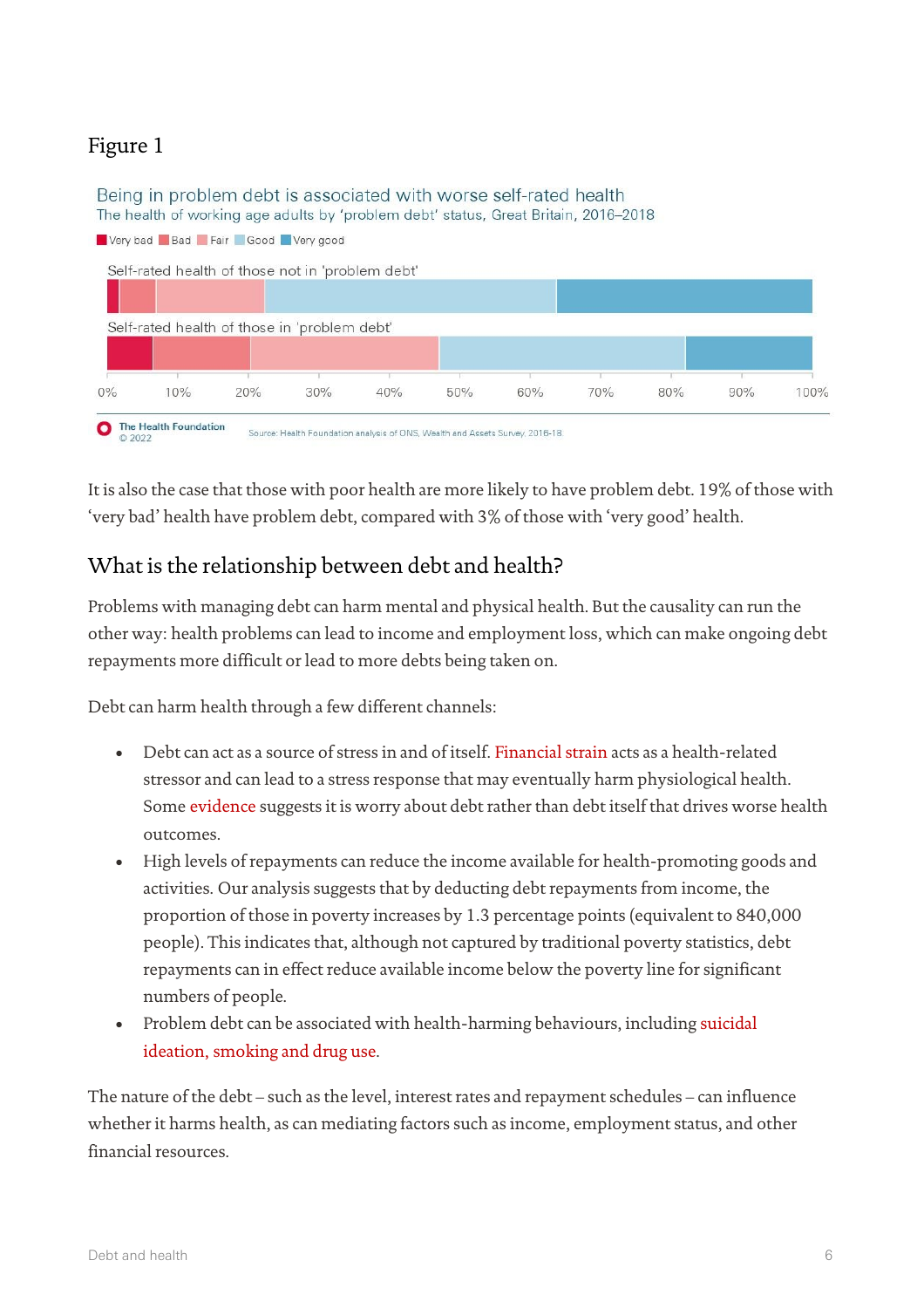### How poor health can lead to debt problems

Causality can run the other way, with poor health increasing the possibility of problem debt, for example through employment loss or low income. The [FinWell London Financial diaries](https://urbanhealth.org.uk/insights/reports/london-financial-diaries-addressing-the-twin-challenges-of-poor-health-and-financial-difficulty) show how poor health and low financial resilience often go hand-in-hand and exacerbate each other. Poor mental health [can make it harder to manage finances well,](https://www.moneyandmentalhealth.org/publications/the-state-were-in/) and is associated with worse debt problems during the pandemic.

Poor health, and the worse social and economic outcomes associated with it, can make it harder for individuals to escape debt problems. Analysis of the Wealth and Assets Survey shows that over a 2 year period, 58% of those in poor health remain stuck with a debt burden, compared with 34% of those in good health.

Health status may also have an impact on the way an individual views their financial situation and therefore may have an impact on their overall wellbeing. A study by [Loughborough](https://link.springer.com/content/pdf/10.1186/s12955-020-01456-3.pdf)  [University](https://link.springer.com/content/pdf/10.1186/s12955-020-01456-3.pdf) suggests that an individual's health can affect their subjective evaluation of their financial situation even after controlling for their work status and income.

### 3. Who is at risk of struggling with debt?

How many people struggle with paying debts? There are a range of ways to answer this question: the comprehensive ONS measure, as defined in Box 1, [gives around](https://www.ons.gov.uk/peoplepopulationandcommunity/personalandhouseholdfinances/incomeandwealth/bulletins/householddebtingreatbritain/april2016tomarch2018#debt-burden-and-problem-debt) 4% of households experiencing problem debt in Great Britain in 2016–2018. Other measures are broader: for example, 14% of adults report that their debts are a heavy burden.

Based on the measure of problem debt used in Figure 1, those on low incomes *who have debt* are more likely to be in problem debt than those on higher incomes with debt. 12% of those with debt in the bottom tenth for income have problem debt, compared with 5% in the middle tenth and less than 1% in the top 10%.

Figure 2 looks at what proportion of people in each fifth have debt, and how much of their income is spent on repayments. This provides further insight into the relative size of debt burdens.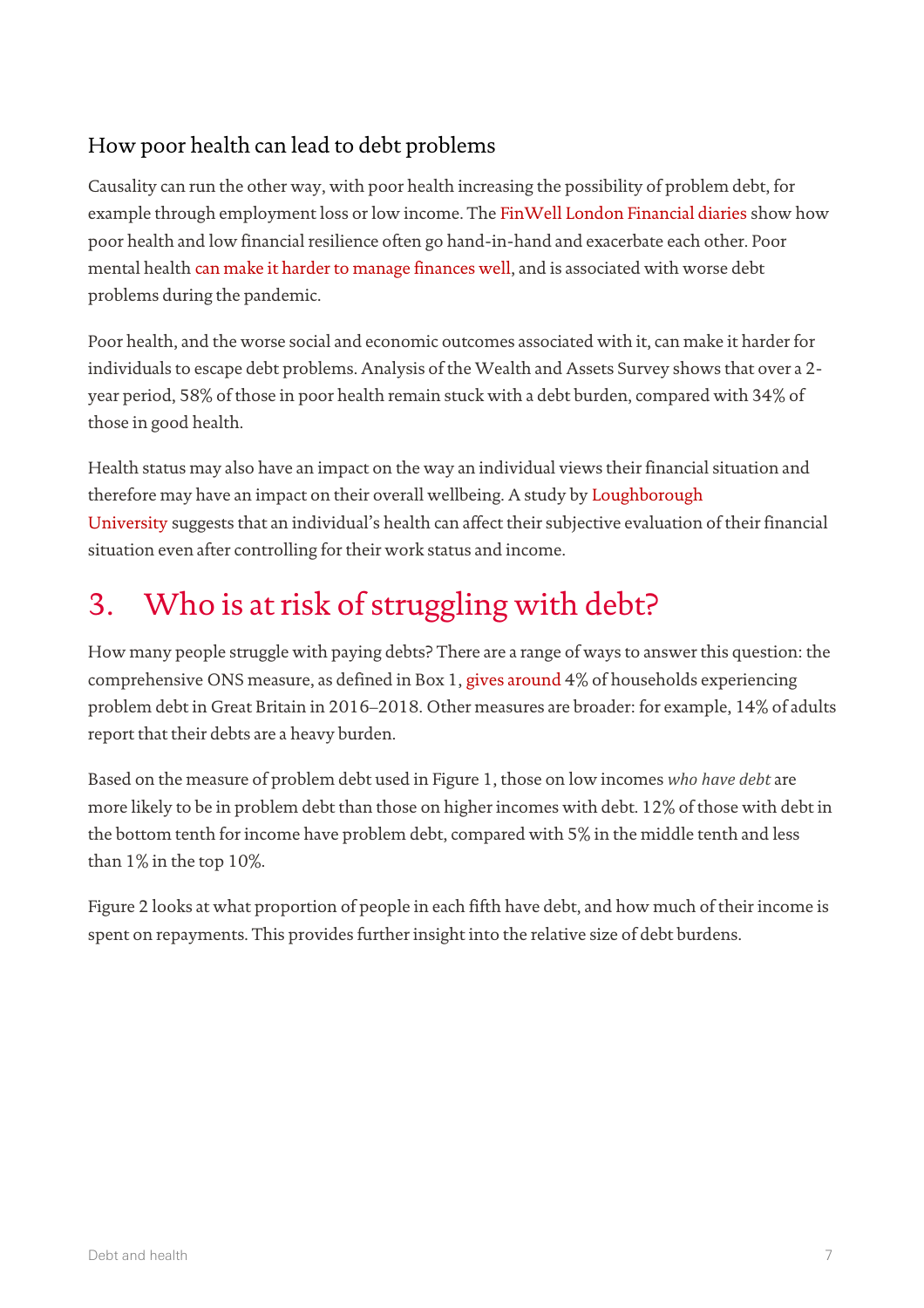#### Figure 2

People in the bottom fifth of income are less likely to have debt, but those that do are more likely to spend a high proportion of income on repayments Debt repayment as a proportion of income by fifth of household income, Great Britain, 2016-2018



The Health Foundation<br>© 2022 O Source: Health Foundation analysis of the Wealth and Assets Survey, ONS. Data is for Great Britain, 2016-2018.

Those in the lowest fifth of income are less likely to hold debt – around 45% do, compared with over 60% of the second highest fifth of income. But those that do hold debt are more likely to spend a higher proportion of their income on debt repayments. Among those with debt in the bottom fifth, 18% spend more than 20% of their income on repayments, and nearly one in ten (9%) spend over 40%. For the top fifth, the equivalent figures are 9% and 3%. These are big reductions to disposable incomes for those with a lower level of income in the first place.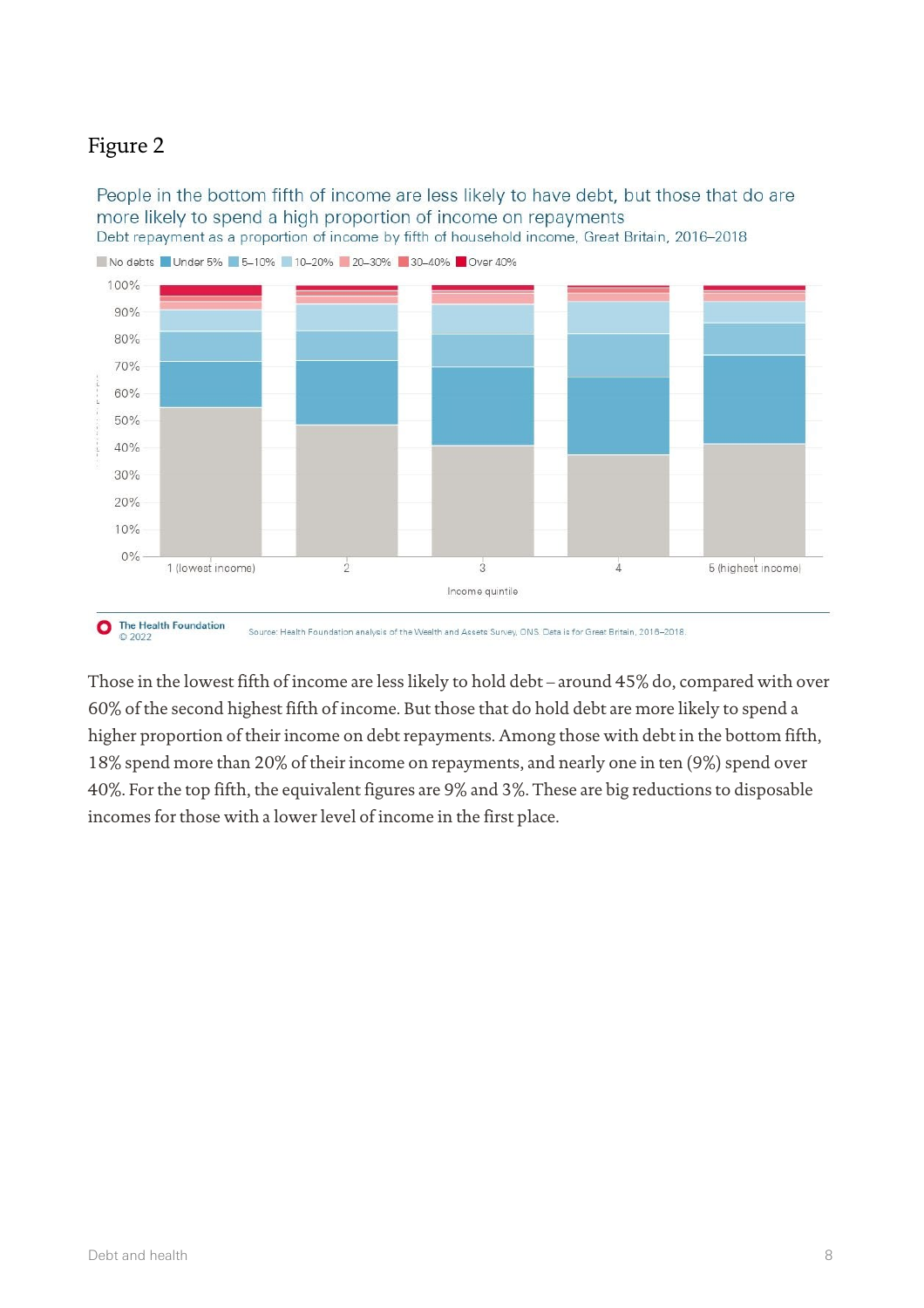### 4. Has the pandemic led to a rise in debt problems?

#### The burden of debt and living costs

Whether or not an individual feels that repaying their debt and any additional interest is a heavy burden provides an indicator of the amount of stress or worry their debt is causing them. Figure 3 shows trends in people reporting they feel their debt is a heavy burden between 2004 and 2020, along with a measure of inflation (the consumer price index).

Figure 3 shows that those who felt their debt was a burden was falling in the years leading up to the pandemic and in September 2020. This is consistent with trends in [the Wealth and Assets survey,](https://www.ons.gov.uk/peoplepopulationandcommunity/personalandhouseholdfinances/incomeandwealth/bulletins/householddebtingreatbritain/april2016tomarch2018#debt-burden-and-problem-debt) which shows a fall from 7% to 4% between 2010–2012 and 2016–2018. The proportion that consider their debt a burden had previously fallen after the financial crisis [\(with banks less likely to](https://www.bankofengland.co.uk/credit-conditions-survey/2009/2009-q1)  [lend to 'riskier' people\)](https://www.bankofengland.co.uk/credit-conditions-survey/2009/2009-q1) and increased during the living standards squeeze that followed the Brexit referendum and the devaluation of the pound.

Figure 3 also shows that the proportion of individuals who feel their debt is a burden has generally risen and fallen in line with CPI inflation from 2004 to 2020. The two have a strong correlation, with an  $R^2$  value of 0.72, meaning 72% of the variation in debt burden is 'explained' by movements in CPI. While eventually we would expect higher rates of inflation to erode the value of debt, it is likely that in the short run squeezed real incomes make debt repayments feel like more of a burden.

Although inflation rates fell during the pandemic, they have been rising since March 2021 and are expected to [continue to rise](https://www.theguardian.com/business/2021/sep/23/bank-of-england-warns-energy-crisis-will-push-inflation-above-4-this-winter) further (shown by the shaded area of Figure 3), as the energy crisis and supply chain problems drive pressure on prices. For individuals, higher living costs can impact on the ability to make debt repayments without feeling financially burdened. There is a risk that inflation pressures – beyond the energy price rise – will lead to a significant rise in people feeling that their debt is a heavy burden in 2022.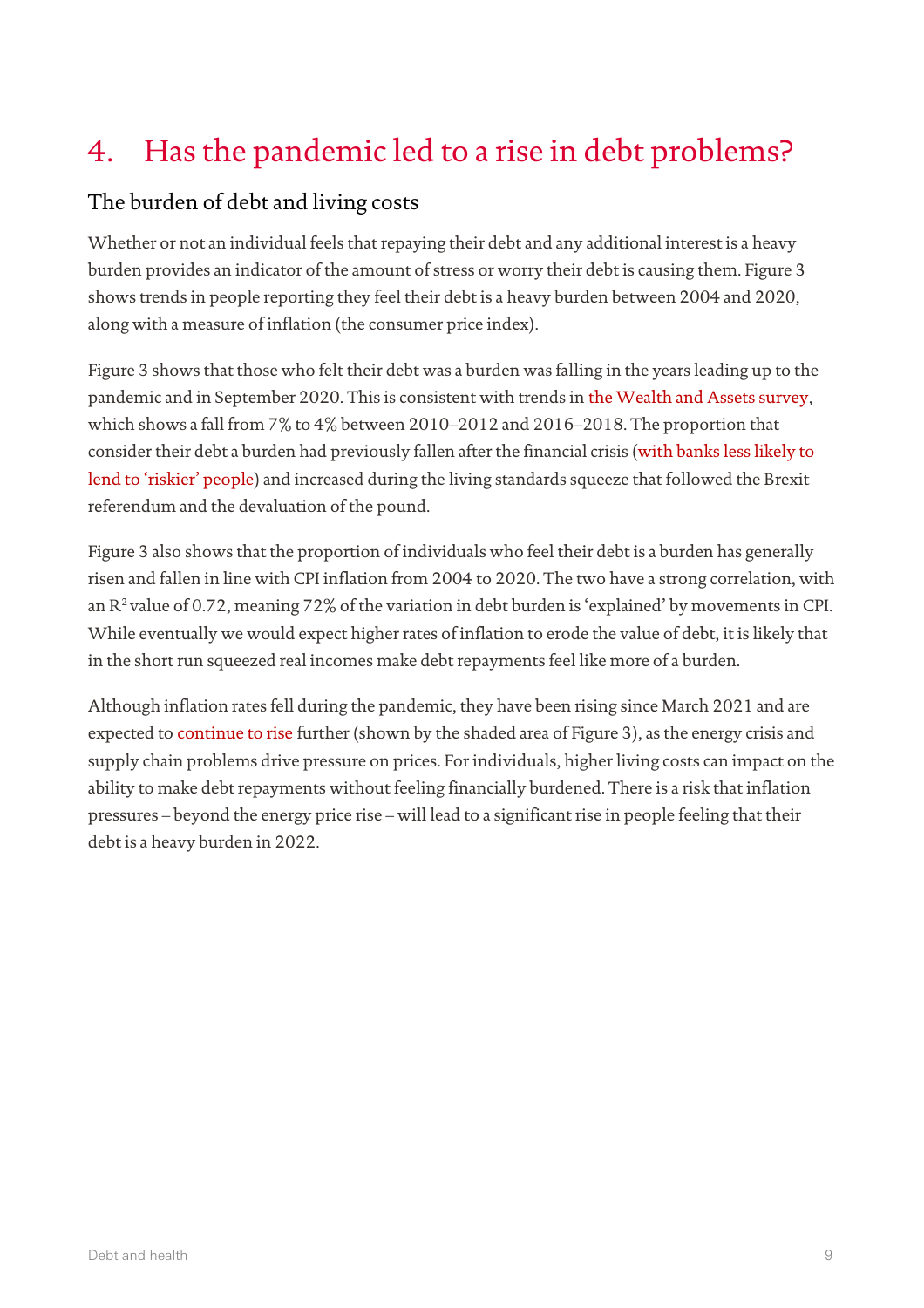### Figure 3

#### Inflation pressures could lead to an increase in perceived debt burden in 2022 Proportion of adults that feel debt is a 'heavy burden' and Consumer Price Index (CPI) inflation, England, 2004-2020



Survey conducted face-to-face Survey conducted online CPI annual rate

#### The changing debt position of households through the pandemic

Our analysis of the UK household longitudinal study shows that the proportion of working age adults behind with bills increased by a fifth immediately after the start of the pandemic – rising by 2.4 percentage points, from 7.4% in April 2020 to 9% in May 2020. Similarly, the Financial Conduct Authority estimates that there may have been up to [8.5 million](https://www.fca.org.uk/publication/research/financial-lives-survey-2020.pdf#page=23) over-indebted people in October 2020, an increase of 1.3 million since before the pandemic. However, our analysis of the UK household longitudinal study shows that by March 2021, the proportion of working adults behind with bills had almost returned to its pre-pandemic level.

Other evidence, from a YouGov survey commissioned by the Health Foundation and the Resolution Foundation, also found average debts being brought down in 2021. The debt charity StepChange found [a reduction in client volumes in 2020](https://www.stepchange.org/Portals/0/assets/pdf/stepchange_statistics_yearbook_2020.pdf) compared with 2019. The extensive support offered through the early stages of the pandemic, such as the Coronavirus Job Retention Scheme and the £20 uplift to Universal Credit, have helped to prevent an overall build up of debt by guarding against a wide-scale income shock.

However, beneath the average our analysis also suggests two groups fared worse: those on low incomes and the self-employed, who faced more shortfalls in government support during the first national lockdown. [The Bank of England also found those](https://www.bankofengland.co.uk/quarterly-bulletin/2021/2021-q2/household-debt-and-covid) with unsecured debt were more likely to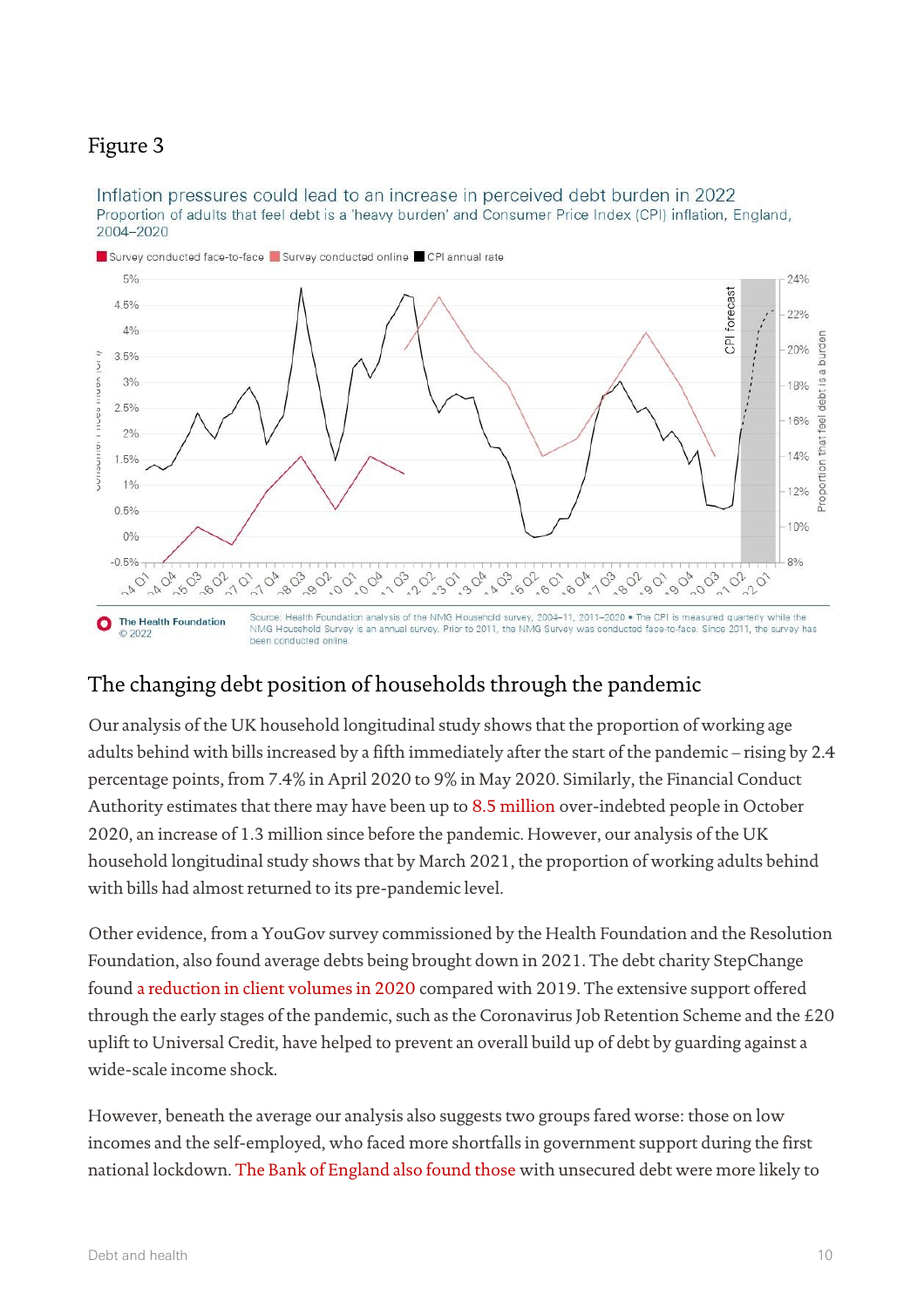report financial difficulty. For some, resilience to future financial shocks has been eroded, creating a further risk of more people falling into problem debt in future.

Figure 4 shows the proportion of individuals that have experienced a net change to their debt and savings position since before the start of the pandemic by health status and income. In May 2021, more people reported an increase in savings rather than an increase in their debt in every fifth of income except the bottom. In the bottom fifth, more people reported an increase in debt than savings by 23% to 15%. [This has been attributed](https://www.resolutionfoundation.org/publications/pandemic-pressures/) to difficulties in shopping around for cheaper options and increased outlays, such as broadband connections for children. Half of those in the top fifth of income reported an increase in their savings while just 14% reported an increase in their debt.

A slightly higher proportion of those with less than good health experienced an increase in debt rather than savings, whereas those with good health were more than three times as likely to have increased their savings. To some extent this reflects the lower average incomes of those with poor health, but also highlights the close links between debt and poor health.

#### Figure 4

People reporting poor health and those in the bottom fifth of income are more likely to have increased their debt rather than increased their savings since before the start of the pandemic

Changes in debt and savings by health and household income status since before the start of the pandemic, United Kingdom



Debt increased Savings increased

Source: Health Foundation analysis of YouGov survey, May 2021. . Base sample size was 6,005 for 18-64 year olds.  $©2022$ 

The story of debt and the pandemic so far then is nuanced. On average, an initial increase in household debt seems to have unwound with many improving their savings position. However, for some, particularly people with lower income or poorer health, the debt burden has increased, eroding resilience to future challenges.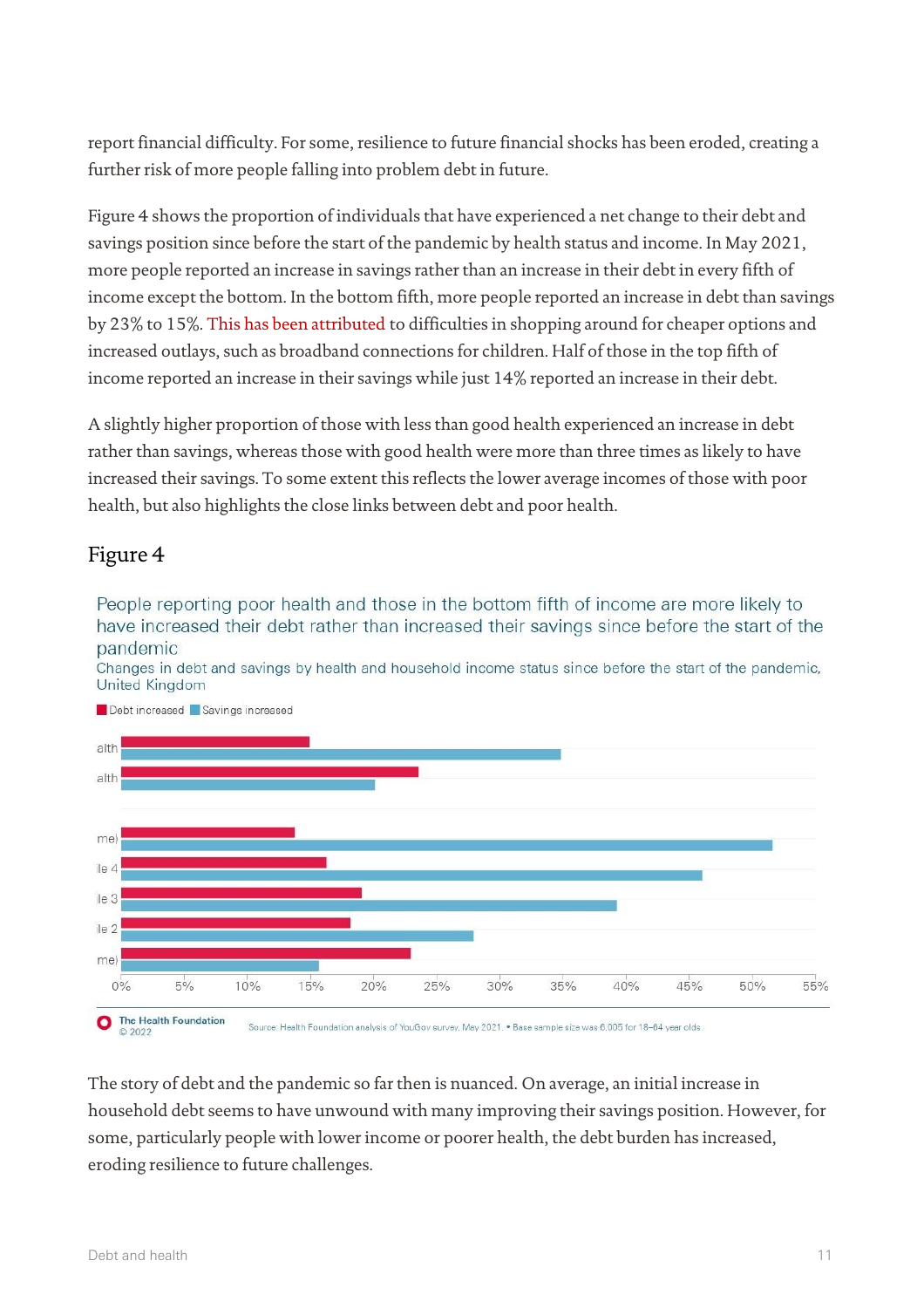#### Debt pressures on low-income families

For lower income households in particular there are reasons to think that over-indebtedness could increase in 2022. As well as changes to the financial position of these households and the inflationary pressures already discussed, key financial support provided through the pandemic has now ended. The withdrawal of the Universal Credit uplift, which even with changes to the taper rate and work allowances announced at Budget 2021, is set to leave [73% of Universal Credit claimants](https://www.resolutionfoundation.org/app/uploads/2021/11/Taper-cut.pdf) worse off.

Figure 5 explores indicators of debt for working age people receiving or not receiving benefits, at up to three points in time during 2021, in order to help understand the implications of these wider pressures on problem debt (although some questions were only asked twice). The figure shows that people in receipt of Universal Credit or Tax Credits are more likely to indicate debt problems and to have experienced slightly larger increases in debt burden or indicators of problem debt.

For example, the proportion of people experiencing their debt as a heavy burden has increased by almost five percentage points for those receiving Universal Credit and Tax Credits compared to three percentage points for those who are not.

#### Figure 5

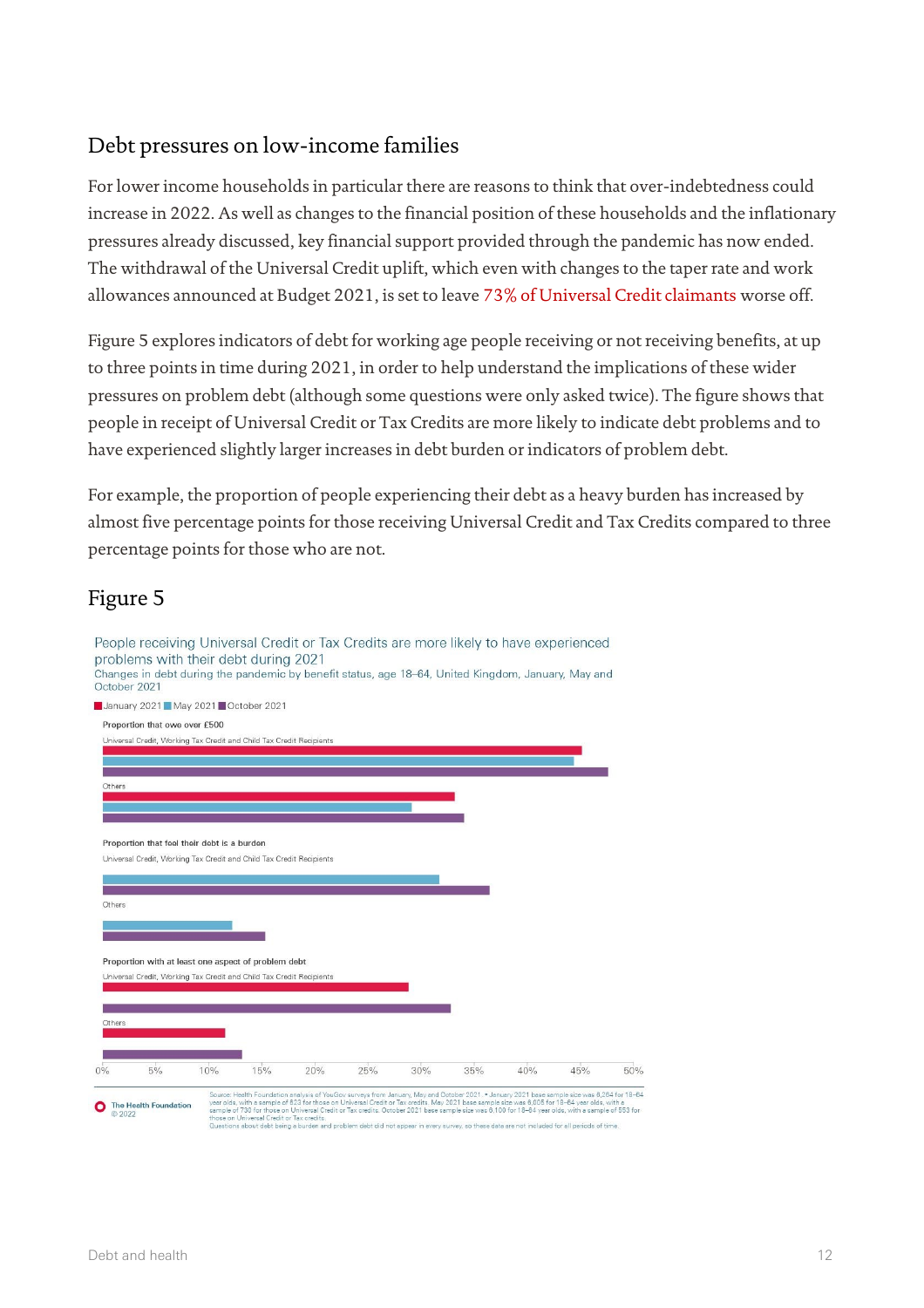The latest estimates represent the position just as the Universal Credit uplift began to be withdrawn – therefore the impact is unlikely to have fully filtered through. There is a significant risk that the debt position and subsequent risk to health worsens in future given three factors among people receiving benefits: levels of debt problems were already high – nearly half owed over £500 (compared with the Universal Credit standard monthly allowance of £325) and over a third experienced their debt as a heavy burden; their level of income is relatively low making it harder to deal with changes in essential living costs; and they are more likely to already have poor health.

These benefit cuts have left many low-income families in a precarious position, at a very bad time. It is [estimated that energy bills will increase by around £750](https://www.resolutionfoundation.org/comment/spiralling-energy-prices-will-turn-the-uks-cost-of-living-crisis-into-a-catastrophe/) this year, rising from around 8% of income for the bottom 10% to nearly 14%. The IFS expect this [will lead to](https://ifs.org.uk/publications/15905) those on lower incomes facing a higher inflation rate than those on higher incomes. [Citizens Advice suggest](https://www.thesun.co.uk/money/17313864/families-rationing-due-to-soaring-energy-get-help/?utm_source=native_share&utm_medium=sharebar_native&utm_campaign=sharebaramp) that for a single person on Universal Credit, energy bills may reach 37% of their income, up from 16% in 2020. Rising bills and reduced incomes risk tipping people on low incomes with debt into problem debt, particularly the nearly one in five who before the pandemic spent more than 20% of their income on debt repayments (as in Figure 2 above).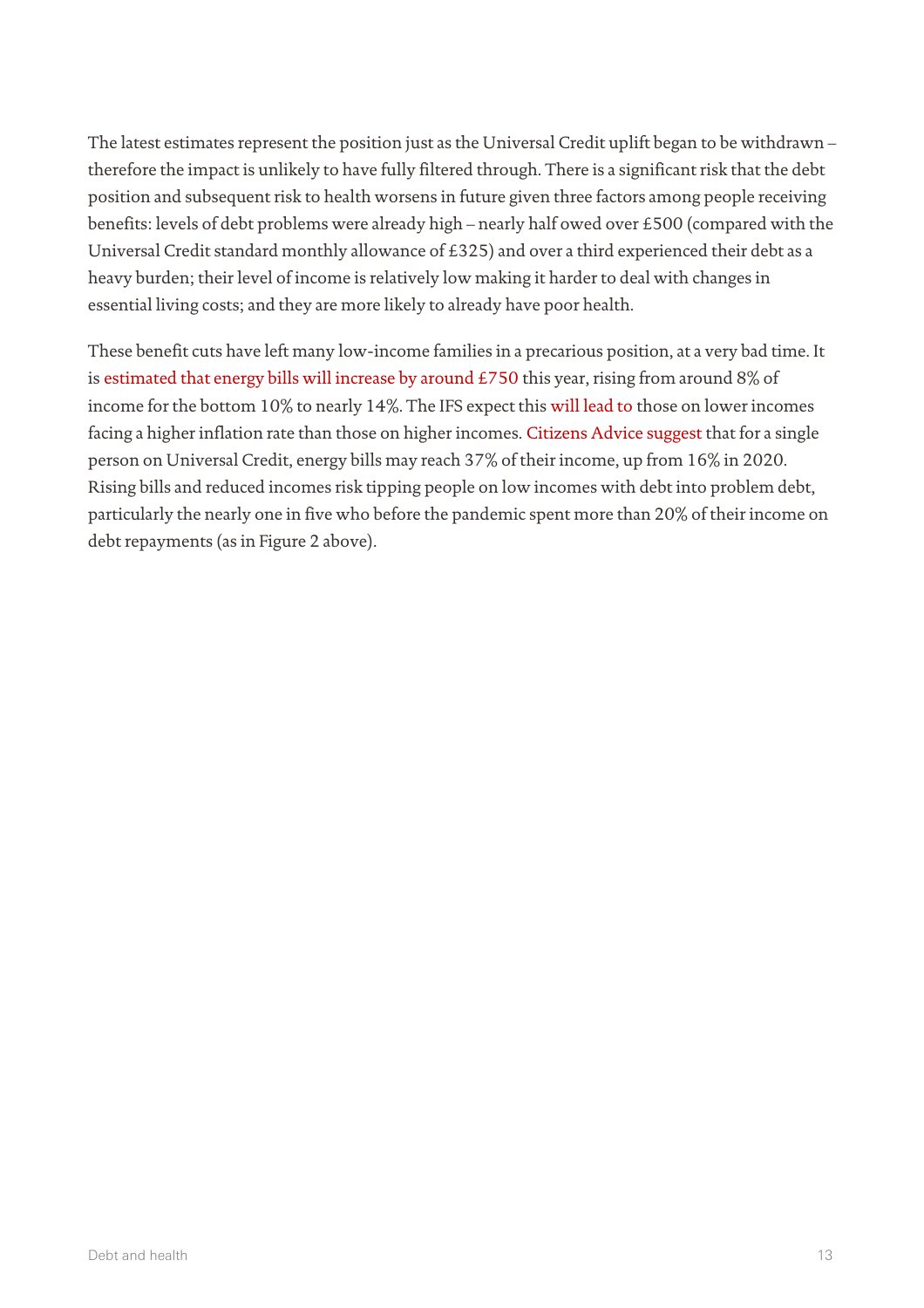### 5. How public sector debt collection can create debt problems

For some, the enforcement of debt collection can be a bigger problem than the size of the debt. The potential growth in debt issues among those receiving social security may increase the importance of public sector debt collection, with those on low incomes more likely to owe debts to local or central government. People can be indebted to the public sector for various reasons, including: receiving an overpayment of benefit; receiving a Universal Credit payment advance; or owing a tax bill, such as council tax.

[Some have identified](https://www.centreforsocialjustice.org.uk/wp-content/uploads/2020/04/CSJJ8154-Debt-Report-INTS-200424.pdf) a shift in the balance of where problem-creating debts are owed – away from the private sector and towards the public sector. The ways in which these debts are incurred and managed could have a particular impact on health given the likely lower income and worse preexisting health of those affected.

There are several key issues on public sector debts that have implications for health:

- Public sector policy can drive debt problems. [Work from the IFS](https://ifs.org.uk/publications/13827) shows that higher minimum payments for council tax lead to higher levels of arrears as small amounts of money are collected from low-income residents. Work from the New Policy Institute [shows how](https://www.npi.org.uk/files/2815/3002/8979/preventing_destitution_in_the_uk2.pdf)  [limited local welfare assistance schemes](https://www.npi.org.uk/files/2815/3002/8979/preventing_destitution_in_the_uk2.pdf) and high minimum payments can also drive poor economic outcomes, such as destitution.
- Public sector debt collection can also be a problem, making the lives of those with debts to the public sector more stressful than they need to be. A [House of Commons select committee](https://researchbriefings.files.parliament.uk/documents/CBP-9007/CBP-9007.pdf)  [found](https://researchbriefings.files.parliament.uk/documents/CBP-9007/CBP-9007.pdf) public bodies to be 'zealous and unsympathetic' in collecting debts, falling behind private sector standards on issues such as escalation and bailiff use. These in particular seem likely to exacerbate the stress experienced by those having debts collected.
- A related issue is third-party payments or deductions, which refers to debts such as council tax or rent being withdrawn directly from benefits to assist those on low incomes with repayment. However, these can often drive a benefit recipient's income levels to below what is sustainable, with multiple different claims on a recipient's income. Our freedom of information request shows that in May 2021, 531,000 Universal Credit claimants had at least one withdrawal from these benefits (around 11% of all claimants), and nearly 90,000 had multiple withdrawals from these benefits.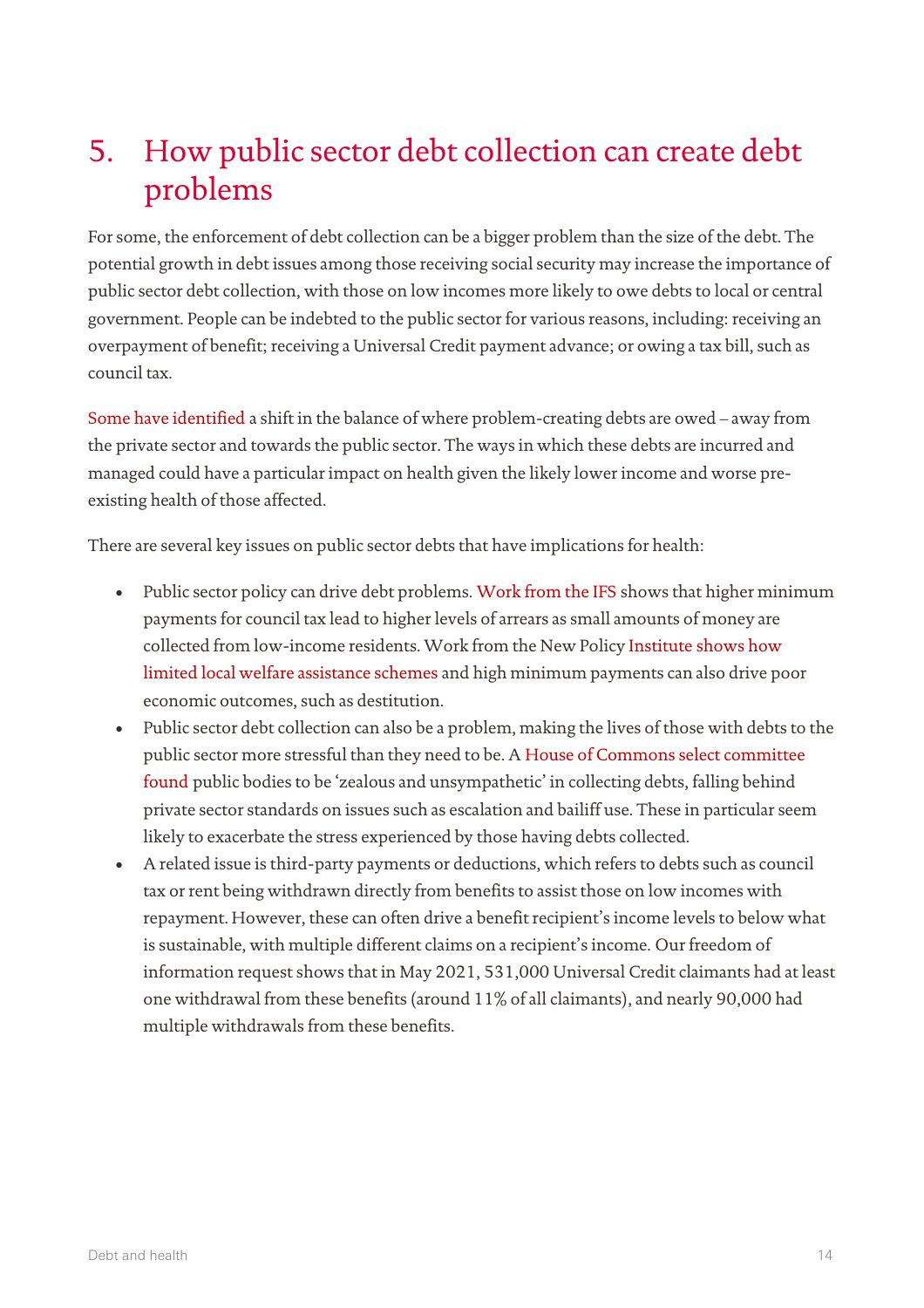### 6. Where are the gaps in the current policy response?

There have been some improvements in how problem debt is managed, with the introduction of [Breathing Space](https://www.gov.uk/government/publications/debt-respite-scheme-breathing-space-guidance/debt-respite-scheme-breathing-space-guidance-for-creditors) in May 2021. Breathing Space provides 60 days of legal protection from debt collection to allow people to get on top of their debts. There is also a version of the same policy for those with mental health problems, protecting people while their treatment lasts plus 30 days.

Statutory Debt Repayment Plans are due to be introduced in 2024 and will enable individuals to repay their debts over a manageable time period, stop the accrual of interest, and pause enforcement action.

These are welcome actions and reflect sustained campaigning from charities and others. However, they are more focused on ameliorating debt problems than preventing debt from becoming a problem in the first place. The success of furlough schemes and increasing social security during the pandemic shows the potential for preventative action in this area – preventing huge drops in economic activity from becoming huge drops in living standards. In the immediate term, preventing an increase in problem debt will require action to reduce the impact of energy price rises. There are different ways of doing this, such as increasing the Warm Homes Discount, but the most operationally straightforward way of doing so is increasing the basic rate of Universal Credit and other working age benefits.

#### Preventing health and employment shocks from leading to debt problems

Employment loss is one of the [key drivers](https://citeseerx.ist.psu.edu/viewdoc/download?doi=10.1.1.514.9586&rep=rep1&type=pdf) of over-indebtedness, and health can play a role in triggering these issues. A potential way of weakening the link between employment loss and debt could be more generous social security or social insurance, in a similar manner to the furlough scheme as [some have argued for](https://fabians.org.uk/replace-furlough-with-permanent-earnings-based-unemployment-benefit/) – with 80% of earnings paid for several months after job loss, or higher baseline benefit levels. There is also a role for enhanced occupational health support to prevent health problems from leading to employment loss, as well as increasing the generosity of statutory sick pay.

#### Public sector debt and enforcement

The public sector more broadly needs to think about ways in which it contributes to debt problems through social security design (such as requiring those on low incomes to pay council tax) but also through the layering of third-party deductions from benefits, which can leave people on below subsistence incomes. There is also the question of debt collection in the public sector, which uses bailiffs at an early stage of proceedings and can be aggressive relative to the private sector. The Centre for Social Justice have called for a single customer view, where multiple debts are considered together to prevent deductions from benefits being too large.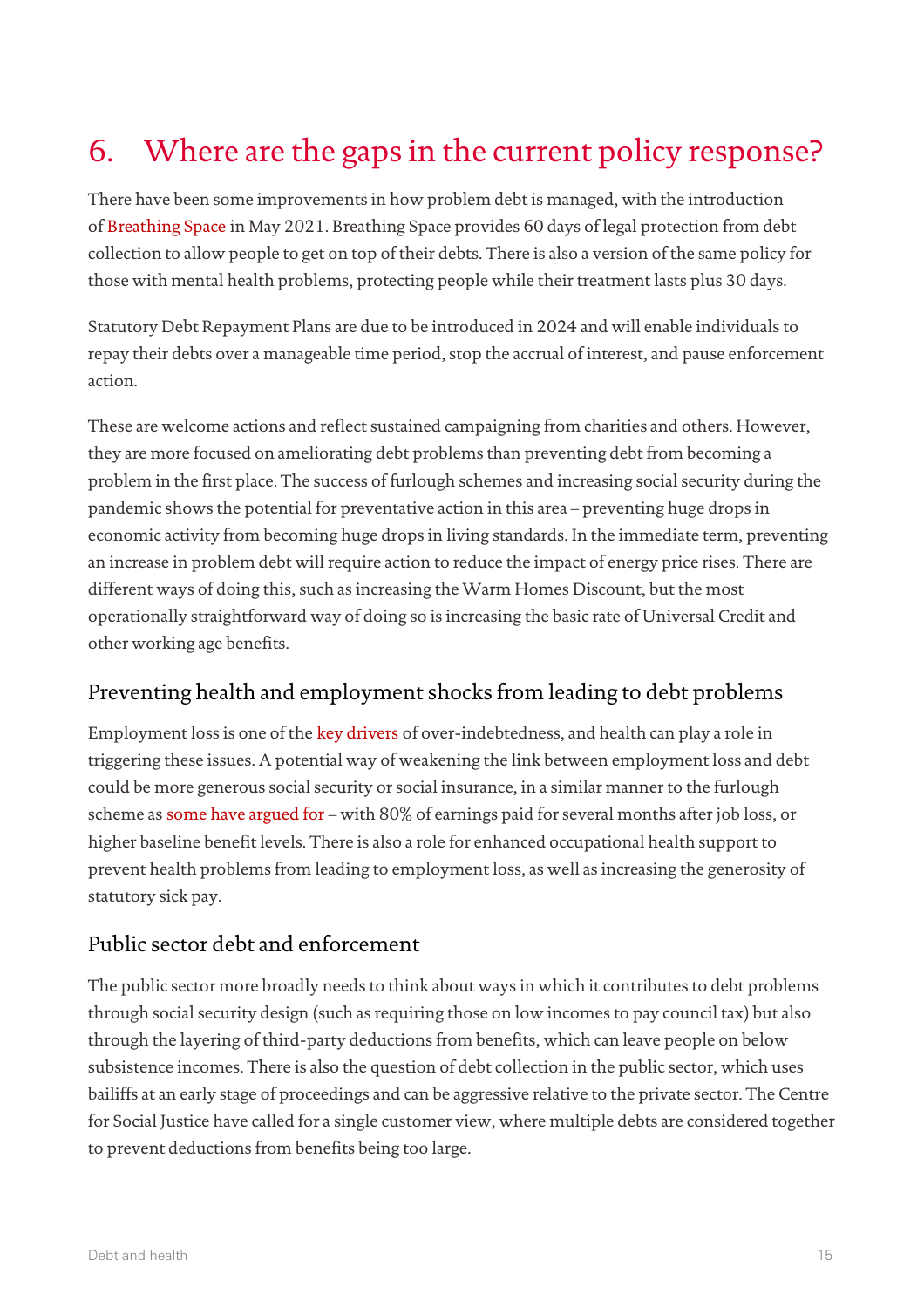Emergency support for one-off situations had been lacking with the end of the discretionary Social Fund and the [patchwork nature](https://www.childrenssociety.org.uk/sites/default/files/2020-10/leave-no-family-behind.pdf) of Local Welfare Assistance. The temporary reintroduction of similar support in the form of the government's [new £500m Household Support Fund](https://www.gov.uk/government/news/government-launches-500m-support-for-vulnerable-households-over-winter) is a part recognition of this. A version of this scheme aimed at larger expenses rather than living costs on a permanent basis, could help reduce those seeking inappropriate debt products to deal with such expenditures.

# 7. Conclusion

The end of furlough and the Universal Credit uplift has brought debt into sharp focus, and with the anticipated £750 increase in annual energy bills and inflation expected to reach 6% in April, the coming months are likely to make repayments feel more stressful. This will have consequences for health and wellbeing.

A big bang increase in debt with the unwinding of these measures is unlikely, but as this analysis shows, there are some early warning signs among those receiving benefits – most of whom will be receiving a lower income now that the Universal Credit uplift has ended.

Current policy is developing well in mitigating the consequences of debt problems for those experiencing them. However, preventing problems from arising in the first place will better protect health and avoid starting a potential cycle of health and debt problems. Taking action to offset the impact of rising energy bills should be an immediate priority.